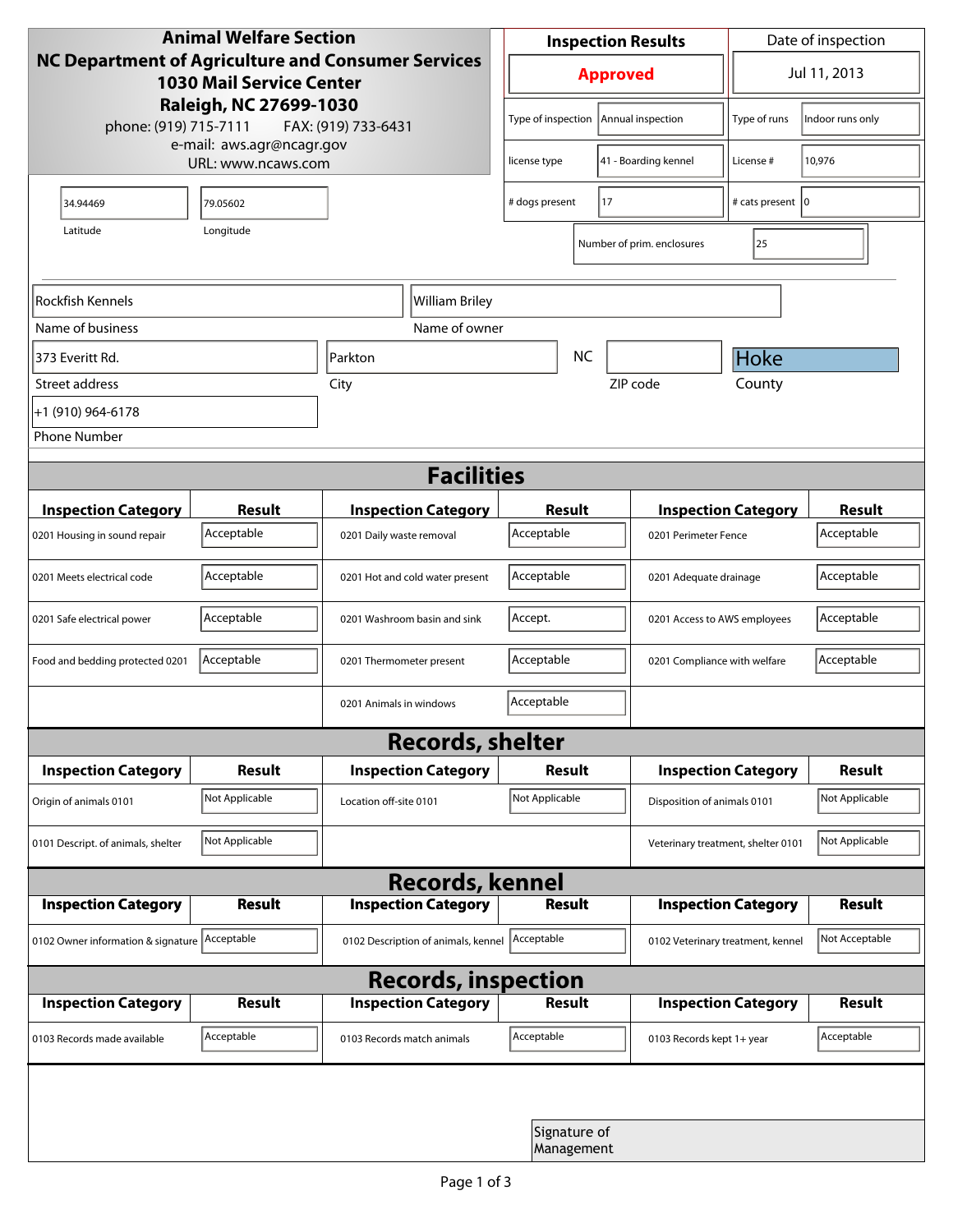| <b>Animal Welfare Section, NCDA&amp;CS</b>                  |                |                                    | <b>Inspection Results</b>  |                                     | Date of inspection |                |  |
|-------------------------------------------------------------|----------------|------------------------------------|----------------------------|-------------------------------------|--------------------|----------------|--|
| Inspection Report, continued                                |                |                                    | <b>Approved</b>            |                                     |                    | Jul 11, 2013   |  |
|                                                             |                |                                    |                            |                                     |                    | <b>NC</b>      |  |
| <b>Rockfish Kennels</b>                                     |                | <b>William Briley</b>              |                            | Parkton                             |                    |                |  |
| <b>Indoor facilities</b>                                    |                |                                    |                            |                                     |                    |                |  |
| <b>Inspection Category</b>                                  | Result         | <b>Inspection Category</b>         | Result                     | <b>Inspection Category</b>          |                    | Result         |  |
| 0202 Ambient temperature, indoor                            | Acceptable     | 0202 Ventilation, indoor           | Acceptable                 | Acceptable<br>0202 Lighting, indoor |                    |                |  |
| 0202 Imperv./Sanitary surf., indoor                         | Not Acceptable | 0202 Drainage, indoor              | Acceptable                 |                                     |                    |                |  |
|                                                             |                | <b>Outdoor facilities</b>          |                            |                                     |                    |                |  |
| <b>Inspection Category</b>                                  | Result         | <b>Inspection Category</b>         | <b>Result</b>              | <b>Inspection Category</b>          |                    | <b>Result</b>  |  |
| 0203 Impervious surfaces, outdoor                           | Acceptable     | 0203 Housing, 1 per animal         | Acceptable                 | 0203 Protection from elements       |                    | Acceptable     |  |
| 0203 Owner advised, outdoor                                 | Acceptable     | 0203 Drainage, outdoor             | Acceptable                 |                                     |                    |                |  |
|                                                             |                | <b>Primary enclosures</b>          |                            |                                     |                    |                |  |
| <b>Inspection Category</b>                                  | Result         | <b>Inspection Category</b>         | Result                     | <b>Inspection Category</b>          |                    | <b>Result</b>  |  |
| 0204 Drainage prev. cross contam.                           | Acceptable     | 0204 Fence height >= 5 feet        | Acceptable                 | 0204 1:10 ratio, person: human      |                    | Not Applicable |  |
| 0204 Surf. impervious to moisture                           | Acceptable     | 0204 Enclosure is escape proof     | Acceptable                 | 0204 Cats, $>=$ 4 sq. ft. / adult   |                    | Not Applicable |  |
| 0204 Prevent contact with wood                              | Acceptable     | 0204 Solid resting surface         | Acceptable                 | 0204 Cats, $<= 12$ / enclosure      |                    | Not Applicable |  |
| 0204 Enclosures in sound repair                             | Acceptable     | 0204 Cats, raised resting surface  | Not Applicable             | 0204 Cats, 1 litter pan / 3 adults  |                    | Not Applicable |  |
| 0204 Size of enclosure                                      | Acceptable     | 0204 Dogs, supervision if > 4      | Not Applicable             |                                     |                    |                |  |
| <b>Feeding</b>                                              |                |                                    |                            |                                     |                    |                |  |
| <b>Inspection Category</b>                                  | <b>Result</b>  | <b>Inspection Category</b>         | <b>Result</b>              | <b>Inspection Category</b>          |                    | <b>Result</b>  |  |
| 0205 Feeding, 1x / day, adult                               | Acceptable     | 0205 Feeding, 1 bowl / adult       | Acceptable                 | 0205 Feeding, commercial food       |                    | Acceptable     |  |
| 0205 Feeding, bowl in good repair                           | Acceptable     | 0205 Feeding, quality food         | Acceptable                 | 0205 Feeding, bowl is protected     |                    | Acceptable     |  |
| 0205 Feeding, 2x / day, young                               | Acceptable     |                                    |                            |                                     |                    |                |  |
|                                                             |                | <b>Watering</b>                    |                            |                                     |                    |                |  |
| <b>Inspection Category</b>                                  | <b>Result</b>  | <b>Inspection Category</b>         | <b>Result</b>              |                                     |                    |                |  |
| 0206 Watering, continuous access                            | Acceptable     | 0206 Watering, bowl in good repair | Acceptable                 |                                     |                    |                |  |
| <b>Sanitation/Employees/Classification &amp; Separation</b> |                |                                    |                            |                                     |                    |                |  |
| <b>Inspection Category</b>                                  | <b>Result</b>  | <b>Inspection Category</b>         | Result                     | <b>Inspection Category</b>          |                    | <b>Result</b>  |  |
| 0207 Waste removal 2x / day                                 | Acceptable     | 0207 Grounds overgrown             | Acceptable                 | 0207 Young given social interact.   |                    | Acceptable     |  |
| 0207 Animals removed while clean                            | Acceptable     | 0207 Pest Control                  | Acceptable                 | 0207 Species separated              |                    | Acceptable     |  |
|                                                             |                |                                    | Signature of<br>Management |                                     |                    |                |  |